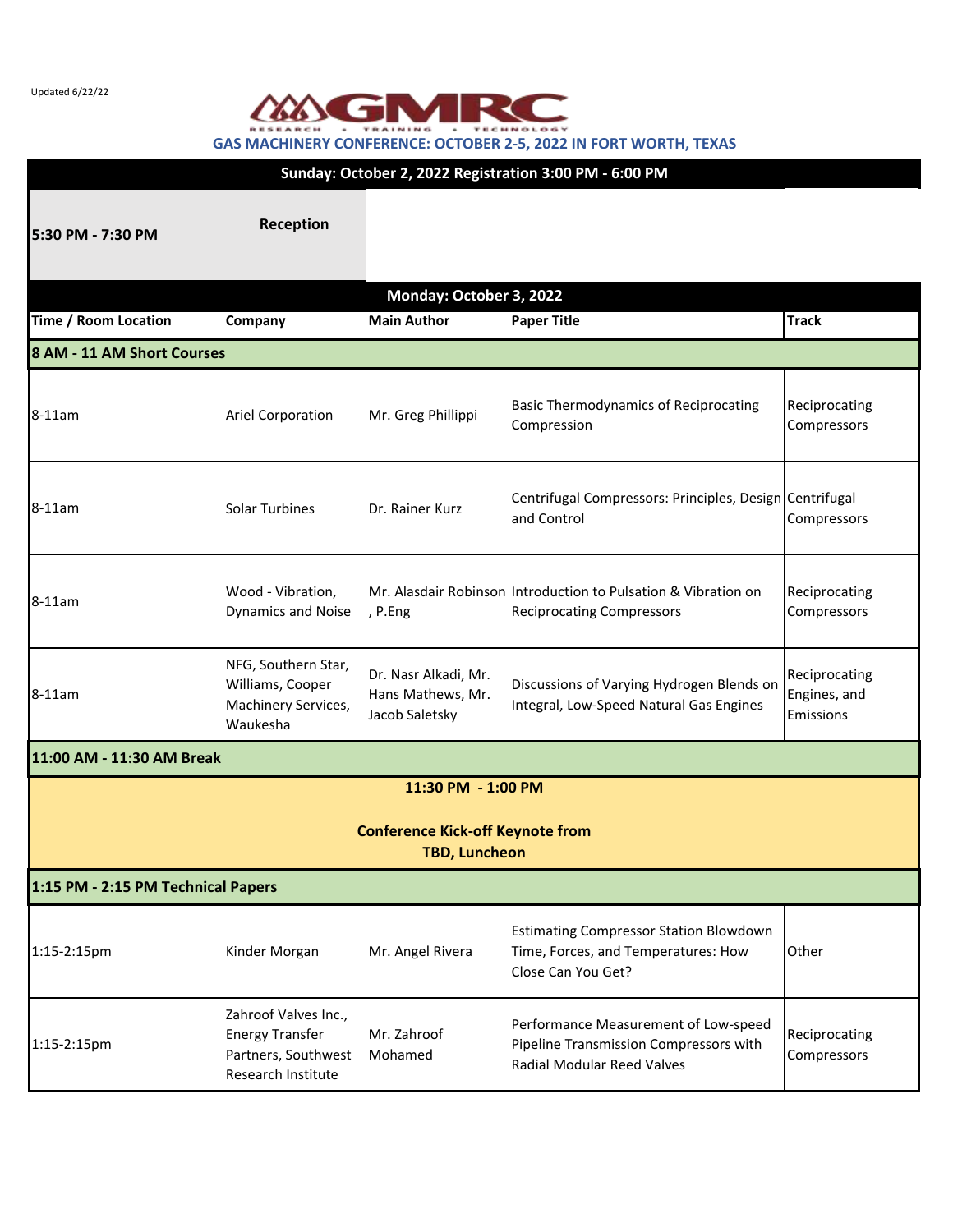| 1:15-2:15pm                        | Southwest Research<br>Institute                          | Mr. Eugene "Buddy"<br>Broerman, III | A GMRC Technology: Improved<br>Reciprocating Compressor Efficiency via<br><b>Improved Pulsation Control</b>                       | Research                     |  |  |
|------------------------------------|----------------------------------------------------------|-------------------------------------|-----------------------------------------------------------------------------------------------------------------------------------|------------------------------|--|--|
| 1:15-2:15pm                        | Williams, Ariel Corp.,<br><b>IDC Engineering</b>         | Mr. Ramiro Martin<br>Leon           | Torsional Vibration Issues - What you don't Vibrations &<br>know, may hurt you!                                                   | Pulsations                   |  |  |
| 1:15-2:15pm                        | <b>Altronic LLC</b>                                      | Mr. Keith Brooks                    | Optimizing Hydrogen Fueled Spark Ignited<br>Engine Output & Emissions Through<br>Advanced Ignition & Passive Prechamber<br>Design | Reciprocating<br>Engines     |  |  |
| 2:30 PM - 3:30 PM Technical Papers |                                                          |                                     |                                                                                                                                   |                              |  |  |
| 2:30-3:30pm                        | <b>Ariel Corporation</b>                                 | Ms. Kaley R. Coss                   | Hydrogen Blending in Natural Gas Pipelines Reciprocating<br>with Reciprocating Compressors                                        | Compressors                  |  |  |
| 2:30-3:30pm                        | Southwest Research<br>Institute                          | Mr. Brandon Lee<br>Ridens           | <b>GMRC Project: Improvements in Elemental</b><br><b>Sulfur Test Methods for Natural Gas</b>                                      | Research                     |  |  |
| 2:30-3:30pm                        | Wood PLC                                                 | Mr. Chris Bibby                     | Solving flow-induced pulsation problems in Vibrations &<br>piping system, three case studies                                      | Pulsations                   |  |  |
| 2:30-3:30pm                        | HOERBIGER                                                | Mr. Matthias Richtig                | Reciprocating compressor greenhouse gas<br>emission footprint assessment and<br>mitigation potential                              | Reciprocating<br>Compressors |  |  |
| 2:30-3:30pm                        | <b>Solar Turbines</b>                                    | Dr. Rainer Kurz                     | Pipeline Simulations and Optimization for<br>reducing carbon intensity                                                            | <b>Energy Transition</b>     |  |  |
| 3:45 PM - 4:45 PM Technical Papers |                                                          |                                     |                                                                                                                                   |                              |  |  |
| 3:45-4:45pm                        | ACI Services Inc. &<br>Berkshire Hathaway<br>Energy GT&S | Mr. W. Norm Shade,<br>PE            | Cumulative Lifetime Assembly-Induced<br>Low Cycle Fatigue in Legacy Compressor<br>Cylinders                                       | Reciprocating<br>Compressors |  |  |
| 3:45-4:45pm                        | Southwest Research<br>Institute                          | Mr. Aaron Rimpel                    | Dry Gas Seal Reliability: A Study of the<br>Effects of Liquid Contamination on Seal<br>Performance, Phase 4                       | Research                     |  |  |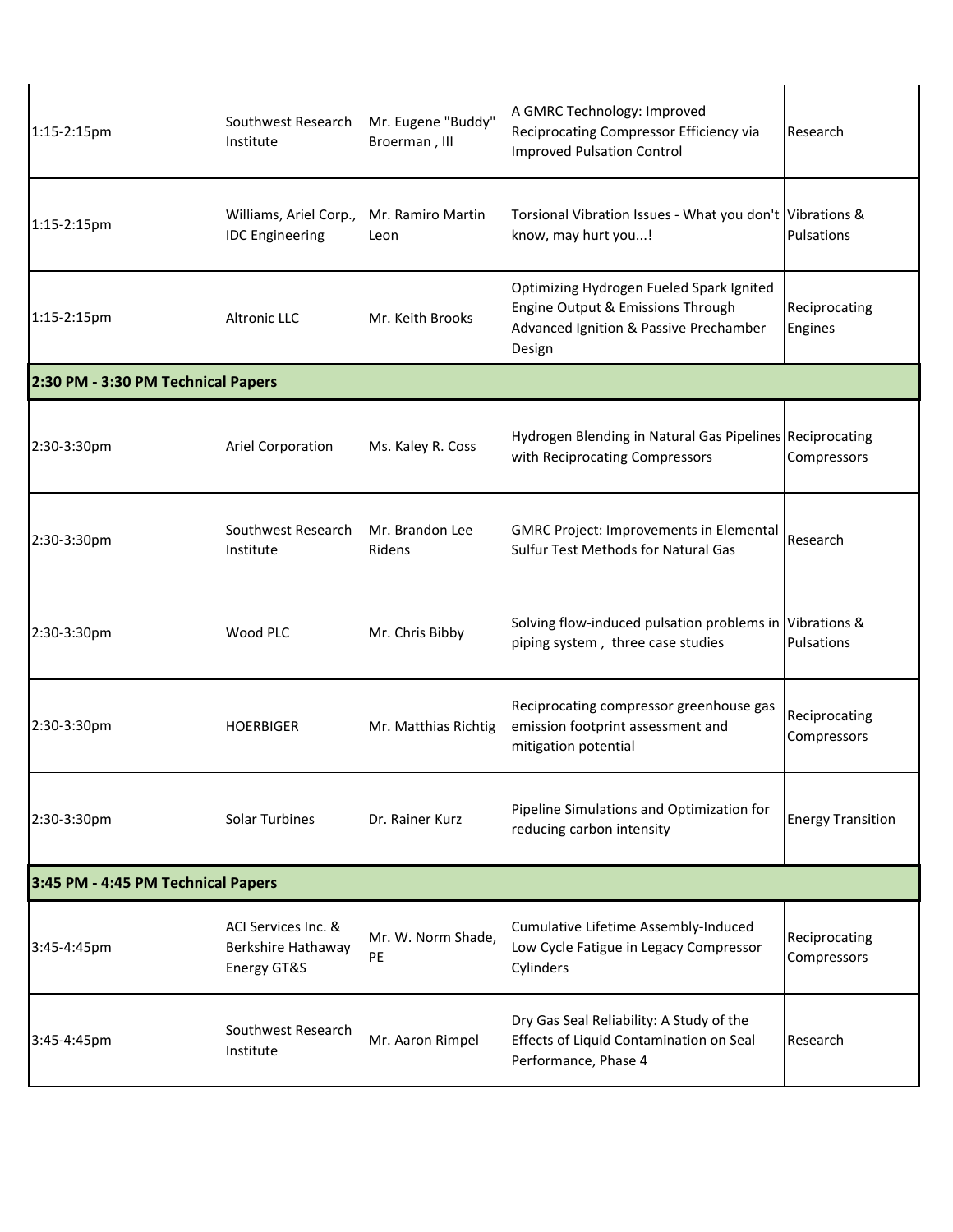| 3:45-4:45pm                | Wood, Boardwalk<br><b>Pipeline Partners</b>                                                                    | Mr. Wally Bratek,<br>P.Eng.     | <b>Compressor Station Modifications,</b><br>Analysis Guidance and Lessons Learned                                                                                                | Vibrations &<br>Pulsations   |
|----------------------------|----------------------------------------------------------------------------------------------------------------|---------------------------------|----------------------------------------------------------------------------------------------------------------------------------------------------------------------------------|------------------------------|
| 3:45-4:45pm                | Sloan Lubrication<br>Systems                                                                                   | Mr. CJ Sloan                    | The High Cost of Over Lubrication:<br>Quantifying the Negative Impacts of<br><b>Excessive Power and Compressor Cylinder</b><br>Lubrication on Natural Gas Pipeline<br>Operations | Reciprocating<br>Compressors |
| 3:45-4:45pm                | <b>Monico Monitoring</b>                                                                                       | Mr. David Krenek                | You're Ready to Analyze Your Machine<br>Data, But Is Your Data Ready?                                                                                                            | Data Analytics               |
| 5:30 PM - 7:30 PM          | <b>Reception</b><br><b>Sponsored by</b><br><b>Ariel</b>                                                        |                                 | <b>WORLD STANDARD</b><br><b>COMPRESSORS</b>                                                                                                                                      |                              |
|                            |                                                                                                                | Tuesday: October 4, 2022        |                                                                                                                                                                                  |                              |
| 6:00 AM - 8:00 AM          | <b>Breakfast</b><br><b>Reception by</b><br><b>Hoerbiger</b>                                                    | رالے<br>HOERBIGER               |                                                                                                                                                                                  |                              |
| Time / Room Location       | Company                                                                                                        | <b>Main Author</b>              | <b>Paper Title</b>                                                                                                                                                               | <b>Track</b>                 |
| 8 AM - 11 AM Short Courses |                                                                                                                |                                 |                                                                                                                                                                                  |                              |
| $8-11am$                   | Southwest Research<br>Institute, Solar<br><b>Turbines</b><br>Incorporated, Kinder<br><b>Morgan Natural Gas</b> | Mr. Hector Alejandro<br>Delgado | Field Performance and Instrumentation of<br><b>Centrifugal Compressors</b>                                                                                                       | Centrifugal<br>Compressors   |
| 8-11am                     | Southwest Research<br>Institute                                                                                | Mr. Nathan Poerner              | Have Sensors, Will Travel                                                                                                                                                        | Vibrations &<br>Pulsations   |
| Mini SC 8-9:30am           | Kinder Morgan                                                                                                  | Mrs. MaryBeth<br>McBain         | Operator Perspectives on Hydrogen<br>Blending                                                                                                                                    | <b>Energy Transition</b>     |
| Mini SC 8-9:30am           | Southwest Research<br>Institute                                                                                | Mr. Benjamin A.<br>White        | Analyses Not Addressed by API Standards:<br>AIV/FIT/FIV/Small Bore Piping                                                                                                        | Vibrations &<br>Pulsations   |
| Mini SC 9:30-11am          | Wood Vibration,<br>dynamics, and noise                                                                         | Mr. Zachary<br>Dobberthien, EIT | Shake, rattle and grow 2, pipe support<br>classification for vibratory and thermal                                                                                               | Vibrations &<br>Pulsations   |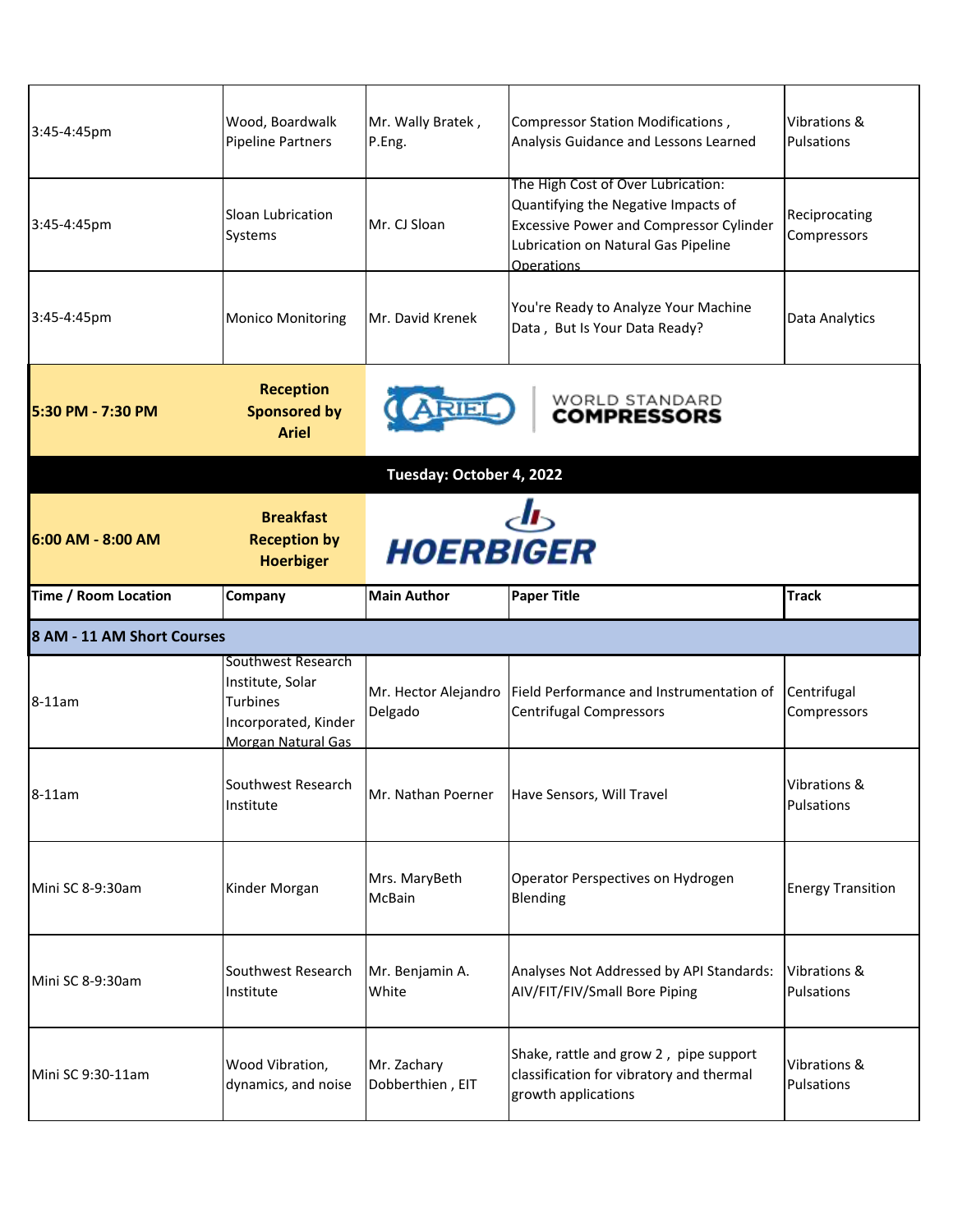| Mini SC 9:30-11am                               | Siemens Energy and<br><b>TC Energy</b>               | Mr. Kevin Davies             | The Perfect Storm Who moved our<br>Knowledge                                                                                                              | Other                        |
|-------------------------------------------------|------------------------------------------------------|------------------------------|-----------------------------------------------------------------------------------------------------------------------------------------------------------|------------------------------|
| $8-11am$                                        | <b>TBD</b>                                           | <b>TBD</b>                   | <b>TBD</b>                                                                                                                                                | <b>TBD</b>                   |
|                                                 |                                                      | 11:00 AM - 1:00 PM           |                                                                                                                                                           |                              |
|                                                 |                                                      | <b>Lunch with Exhibitors</b> |                                                                                                                                                           |                              |
| 1:00 PM - 2:15 PM Tech Updates (8 Tech Updates) |                                                      |                              |                                                                                                                                                           |                              |
| 8 min                                           | INNIO Waukesha Gas<br>Engines                        | <b>TBD</b>                   | INNIO Waukesha Gas Engines New Unit<br><b>Technology Update</b>                                                                                           | Reciprocating<br>Engines     |
| 8 min                                           | <b>Ariel Corporation</b>                             | <b>TBD</b>                   | Ariel KBC, KBD, and KBF Product Release                                                                                                                   | Reciprocating<br>Compressors |
| 8 min                                           | National Institute of<br>Standards and<br>Technology | <b>TBD</b>                   | High Pressure Vapor Liquid Equilibrium<br>Measurements of binary hydrocarbon and<br>water mixtures using Nuclear Magnetic<br>Resonance (NMR) Spectroscopy | Research                     |
| 8 min                                           | Windrock, Inc.                                       | <b>TBD</b>                   | Tech Update: Windrock's Expanding<br>Product Portfolio                                                                                                    | Other                        |
| 8 min                                           | <b>Solar Turbines</b>                                | <b>TBD</b>                   | Gas Turbine Emissions and Regulatory<br>Update                                                                                                            | Emissions                    |
| 8 min                                           | STASSKOL GmbH                                        | <b>TBD</b>                   | CNGS / Piston Rod Packing Solutions for<br><b>Reduced Emissions</b><br>We did hand in the paper 2020,                                                     | Reciprocating<br>Compressors |
| 8 min                                           | <b>Elliott Group</b>                                 | <b>TBD</b>                   | Elliott Technology for Pipeline Industry                                                                                                                  | Centrifugal<br>Compressors   |
| 8 min                                           | Caterpillar Inc.                                     | <b>TBD</b>                   | Caterpillar Low Carbon Solutions for Gas<br><b>Compression Applications</b>                                                                               | Emissions                    |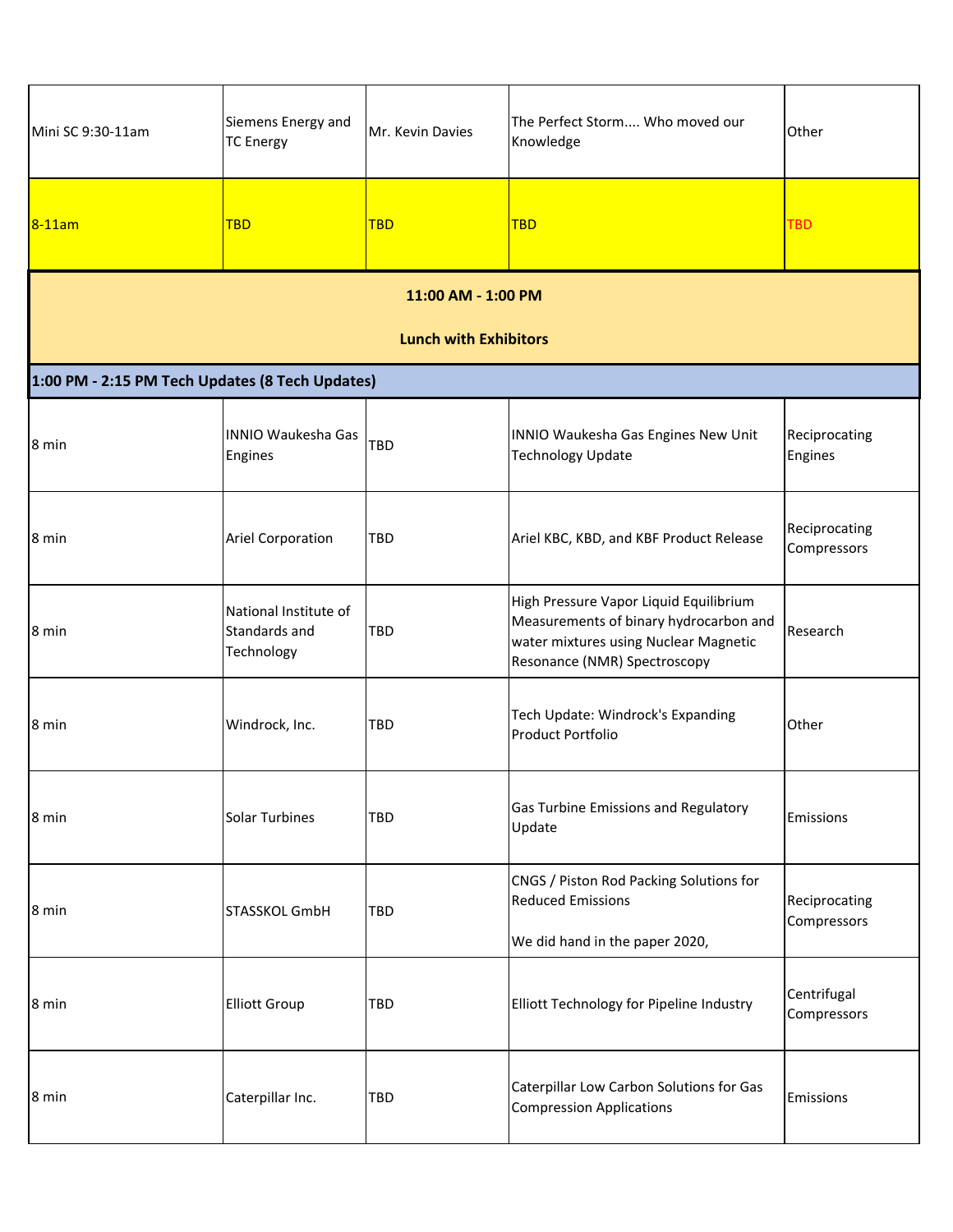| 8 min                              | <b>Monico Monitoring</b><br>Inc                                                          | <b>TBD</b>                    | <b>Update of Monico Products and Services</b>                                                                              | Data Analytics               |
|------------------------------------|------------------------------------------------------------------------------------------|-------------------------------|----------------------------------------------------------------------------------------------------------------------------|------------------------------|
| 2:30 PM - 3:30 PM Technical Papers |                                                                                          |                               |                                                                                                                            |                              |
| 2:30-3:30pm                        | Southwest Research<br>Institute, Hanwha<br>Power Systems<br>America, PwrCor,<br>Williams | Dr. Timothy Allison           | Comparative Performance Analysis of<br>Waste Heat Recovery Systems for Multiple<br><b>Compressor Station Heat Sources</b>  | <b>Auxiliary Systems</b>     |
| 2:30-3:30pm                        | Wood                                                                                     | Mr. Mike Cyca, P.Eng.         | Centrifugal Dynamic Surge Design -<br><b>Balance of Competing Philosophies</b>                                             | Centrifugal<br>Compressors   |
| 2:30-3:30pm                        | Windrock, Inc.                                                                           | Mrs. Mary Margaret<br>Chapman | Learning more about reciprocating<br>machinery health through increased data<br>collection frequency                       | Data Analytics               |
| 2:30-3:30pm                        | Solar Turbines Inc.<br>and Montrose Air<br><b>Quality Services</b>                       | Mr. Ivan Carlos               | Formaldehyde of Emissions Measurements<br>from Dry Low Emissions Industrial Gas<br><b>Turbines</b>                         | Emissions                    |
| 2:30-3:30pm                        | Southern California<br>Gas Company                                                       | Mr. Joseandres<br>Sanchez, PE | California Regulatory Implications for<br><b>Reciprocating Compressor Rod Packing</b>                                      | Reciprocating<br>Compressors |
| 3:45 PM- 4:45 PM Technical Papers  |                                                                                          |                               |                                                                                                                            |                              |
| 3:45-4:45pm                        | Southwest Research In                                                                    | <b>TBD</b>                    | Development of an Ultrasonic Sensor to<br>Detect Liquid in Gas Process Piping and<br>Equipment                             | <b>Auxiliary Systems</b>     |
| 3:45-4:45pm                        | Solar<br>turbines/Caterpillar                                                            | Mr. Michael Clay              | <b>Emissions Reductions and Efficiency Gains</b><br>while Increasing Capacity on Legacy<br><b>Turbomachinery Equipment</b> | Centrifugal<br>Compressors   |
| 3:45-4:45pm                        | Southwest Research<br>Institute                                                          | Dr. Jordan Nielson            | Measuring Lube Oil Thickness of<br><b>Reciprocating Compressors</b>                                                        | Reciprocating<br>Compressors |
| 3:45-4:45pm                        | <b>Baker Hughes</b>                                                                      | Mr. Sergio Cipriani           | Hydrocarbons Emission Recovery in Turbo-<br><b>Compressor Units</b>                                                        | Emissions                    |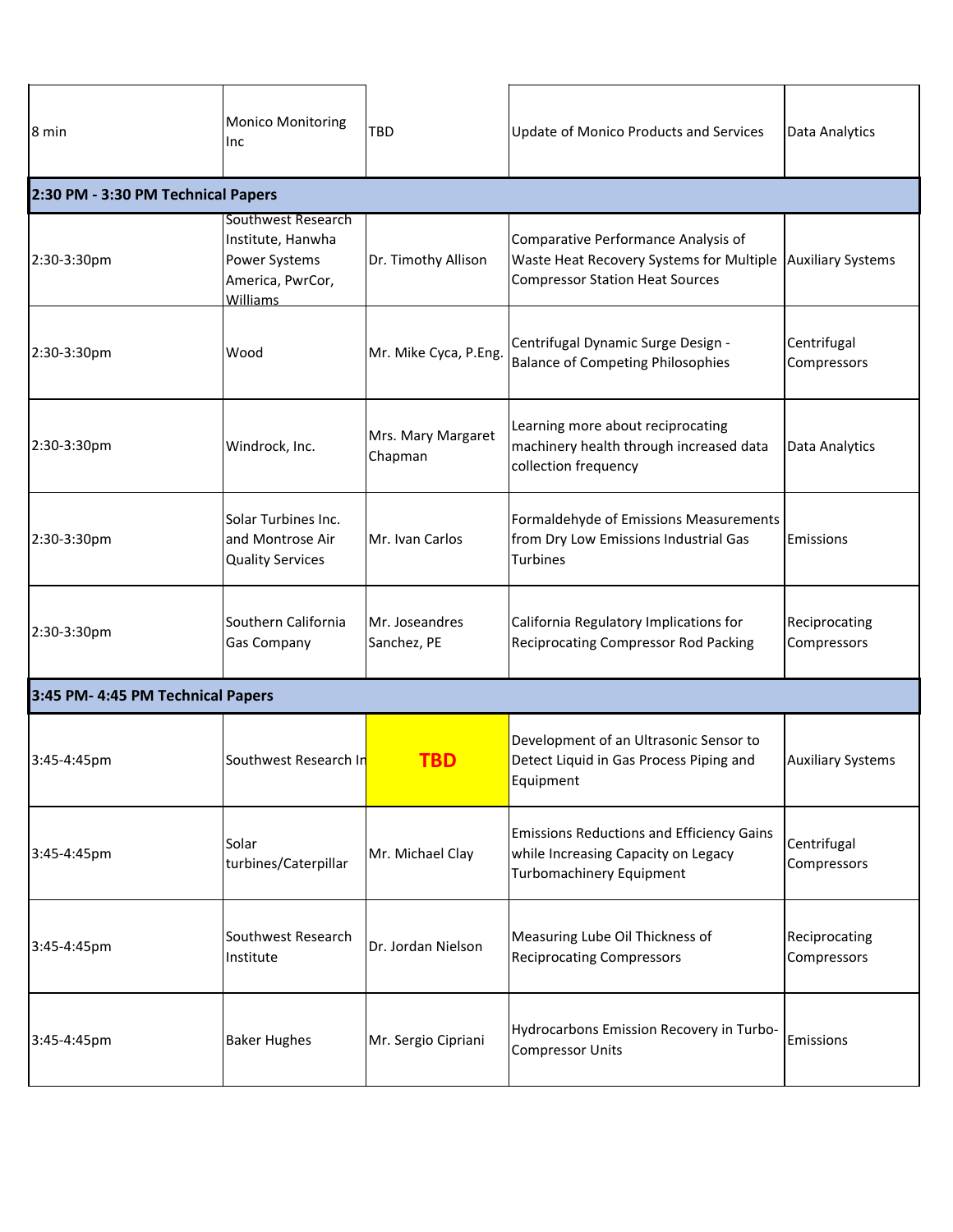| 3:45-4:45pm                         | <b>ACI Services Inc.</b>                                                            | Mr. W. Norm Shade,<br>PE          | <b>Compressor Pulsation Control &amp; Capacity</b><br>Maintenance With Variable (0 to >20%)<br>Hydrogen Content                  | Reciprocating<br>Compressors |  |  |
|-------------------------------------|-------------------------------------------------------------------------------------|-----------------------------------|----------------------------------------------------------------------------------------------------------------------------------|------------------------------|--|--|
| 4:45 PM- 6:00 PM                    | <b>Exhibitor Hall</b><br>and<br><b>Reception by</b><br><b>TBD</b>                   |                                   |                                                                                                                                  |                              |  |  |
|                                     |                                                                                     | <b>Wednesday: October 5, 2022</b> |                                                                                                                                  |                              |  |  |
| <b>Time / Room Location</b>         | Company                                                                             |                                   | <b>Paper Title</b>                                                                                                               | <b>Track</b>                 |  |  |
| 8:00 AM - 9:00 AM Technical Papers  |                                                                                     |                                   |                                                                                                                                  |                              |  |  |
| 8-9 am                              | Shell Oil Products                                                                  | Dr. Cesar Lizcano                 | Considerations for the use of high<br>performance PAG based gas compressor<br>oils                                               | Other                        |  |  |
| 8-9 am                              | Southwest Research<br>Institute, GE Global<br>Research                              | Mr. Joshua Dean<br>Neveu          | The Effects of CO2 Impurities on<br>Compressor Performance for Carbon<br>Capture Systems                                         | Centrifugal<br>Compressors   |  |  |
| 8-9 am                              | Kinder Morgan                                                                       | Mr. Angel Rivera                  | Will It Shake: Real-World Comparison of<br>Pipe Support Effectiveness on Vibration                                               | Vibrations &<br>Pulsations   |  |  |
| 8-9 am                              | Colorado State<br>University                                                        | Ms. Brenna King                   | Test Method Evaluation and VOC Exhaust<br>Species for Natural Gas-Fired Reciprocating Emissions<br>Engines                       |                              |  |  |
| 8-9 am                              | <b>TC Energy</b>                                                                    | Mr. Seth Johnson                  | Comparison of Control and Alarm<br>Strategies of Auto-balance and Fuel<br><b>Injection Systems for Reciprocating</b><br>Engines. | Reciprocating<br>Engines     |  |  |
| 9:15 AM - 10:15 AM Technical Papers |                                                                                     |                                   |                                                                                                                                  |                              |  |  |
| 9:15-10:15am                        | ACI Services, Inc.;<br><b>AXIP Energy Services;</b><br>Cooper Machinery<br>Services | Mr. Dwayne A.<br>Hickman          | Identifying Flow Modeling Issues of a 3-<br>stage, Gas Lift, 1800 rpm VFD,<br><b>Reciprocating Compressor Package</b>            | Reciprocating<br>Compressors |  |  |
| 9:15-10:15am                        | <b>Radical Combustion</b><br>Technologies                                           | Mr. Michael J.<br>Manfredi        | The Next Generation of NOx Retrofit<br>Technologies for Pipeline Compressor<br>Engines                                           | Reciprocating<br>Engines     |  |  |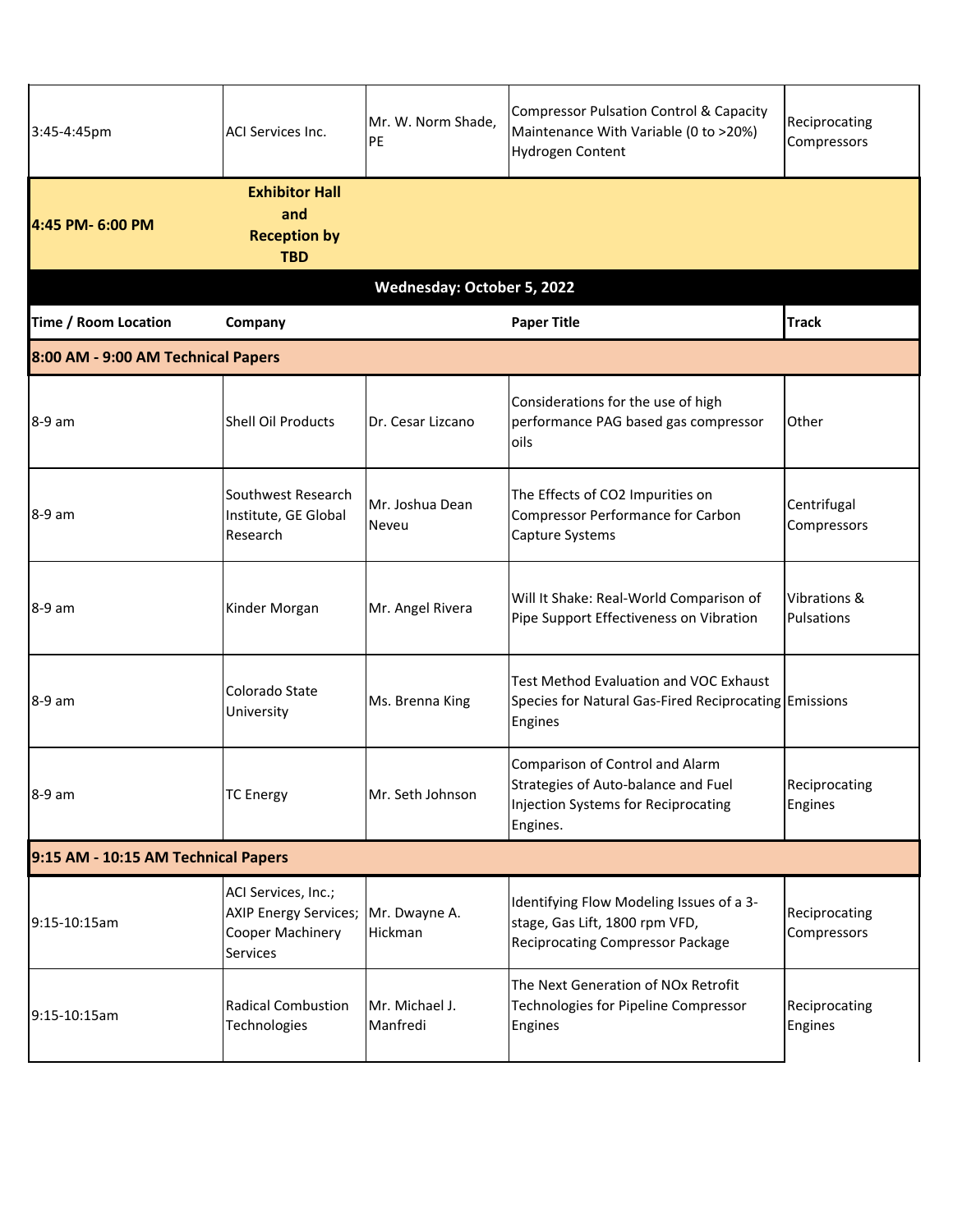| 9:15-10:15am                                      | Wood                                      | Mr. Wally Bratek,<br>P.Eng.         | Station-Wide Vibration/Pulsation Analysis,<br>Best Practices for Data Collection and Post-<br>Processing                                                                                | Vibrations &<br>Pulsations   |
|---------------------------------------------------|-------------------------------------------|-------------------------------------|-----------------------------------------------------------------------------------------------------------------------------------------------------------------------------------------|------------------------------|
| 9:15-10:15am                                      | Hoerbiger<br>Corporation of<br>America    | Mr. Patrick Taylor                  | Case Study on Finger Unloader Pulldown<br><b>Failures</b>                                                                                                                               | Reciprocating<br>Compressors |
| 9:15-10:15am                                      | Southwest Research<br>Institute           | Mr. Eugene "Buddy"<br>Broerman, III | A GMRC Research Project: Hydrogen<br>Blending in Natural Gas Compression<br><b>Facilities</b>                                                                                           | Research                     |
| 10:30 AM - 11:45 PM Tech Updates (8 Tech Updates) |                                           |                                     |                                                                                                                                                                                         |                              |
| 8 min                                             | Cooper Machinery<br><b>Services</b>       | <b>TBD</b>                          | Cooper Machinery Services update                                                                                                                                                        | Reciprocating<br>Engines     |
| 8 min                                             | <b>Siemens Energy</b>                     | <b>TBD</b>                          | Case Study: Application of Automated<br>Clearance Pocket Unloader in Boil-off Gas<br>Service                                                                                            | Reciprocating<br>Compressors |
| 8 min                                             | Southwest Research<br>Institute           | <b>TBD</b>                          | R&D Facilities Supporting Gas Machinery<br>Decarbonization                                                                                                                              | Research                     |
| 8 min                                             | <b>Baker Hughes</b>                       | <b>TBD</b>                          | Gas turbine engine development for high<br>hydrogen blends with wide fuel-flex<br>combustion system                                                                                     | Other                        |
| 8 min                                             | <b>Radical Combustion</b><br>Technologies | TBD                                 | Methane Reduction from Pump-Scavenged<br>Pipeline Compressor Engines                                                                                                                    | Emissions                    |
| 8 min                                             | Zahroof Valves Inc.                       | TBD                                 | Zahroof Valves Inc. - Tech Update - New<br>modular reed valve technology to improve<br>performance of slow-speed reciprocating<br>compressors in pipeline transmission<br>applications. | Reciprocating<br>Compressors |
| 8 min                                             | Wood                                      | TBD                                 | One clamp to rule them all, part V                                                                                                                                                      | Vibration/Pulsation          |